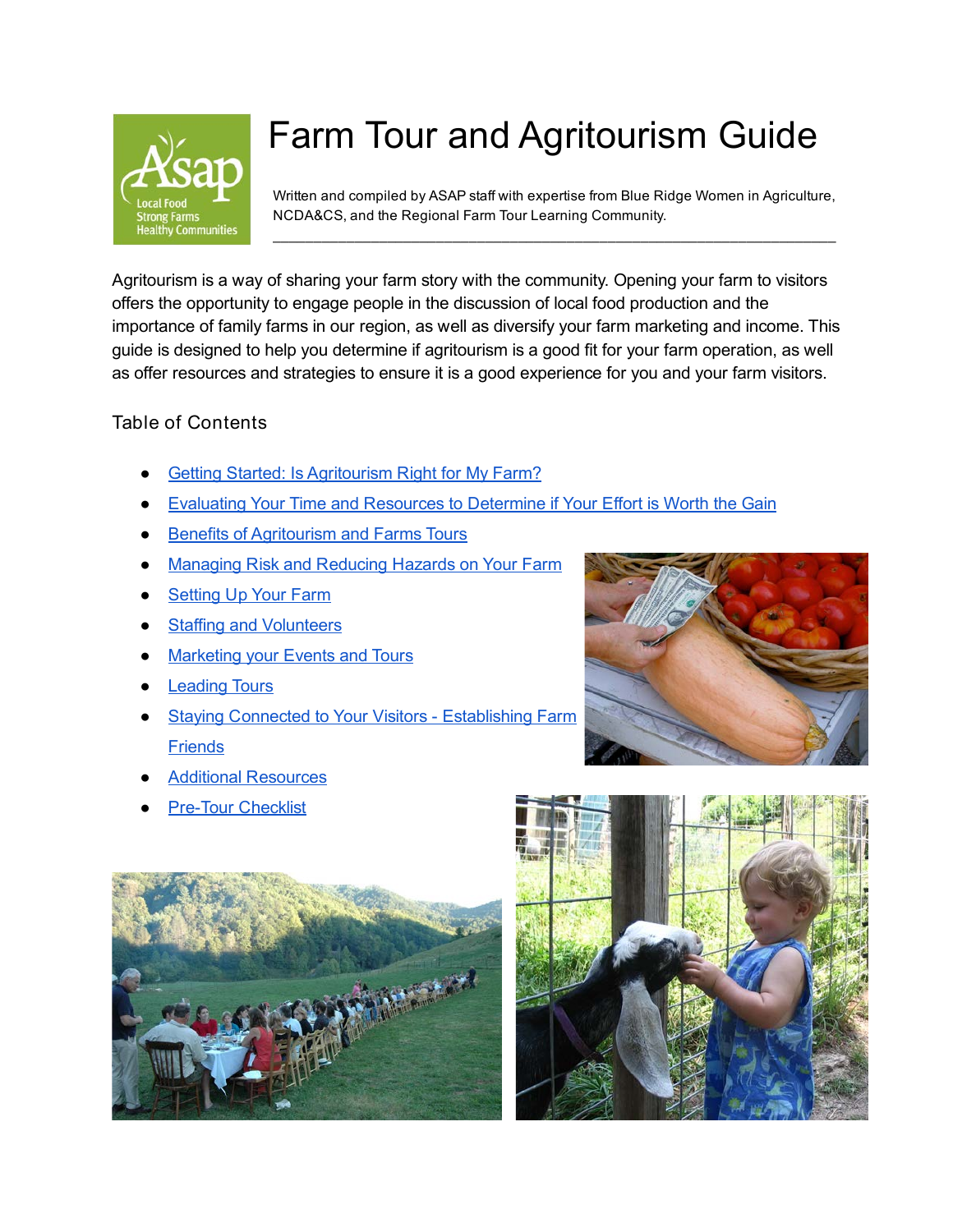#### <span id="page-1-0"></span>Getting Started: Is Agritourism Right for My Farm?

Welcoming visitors to your farm is only a good opportunity if it is a right fit for your farm and operation. Here are a few questions to ask yourself:

- ❖ Do I enjoy interacting with the public?
- ❖ What are my goals and expectations for opening my farm to visitors?
- ❖ What is my timeline for achieving these goals?
- ❖ What resources, skills, and facilities does my farm have to get started?
- ❖ What resources do we need to develop?
- ❖ What costs we are willing to incur in getting started?

<span id="page-1-1"></span>Evaluating Your Time and Resources to Determine if Your Effort is Worth the Gain Create a timeline with specific tasks leading up to the tour/event to give yourself a realistic look at the time and resources involved. Here are questions to consider:

- What will you gain in exchange for your time (on-farm sales that day, new customers, etc.)?
- Are there specific people you would like to invite to your farm (potential buyers, friends, church members, neighbors, local club members, etc.)?
- Does your insurance cover visitors to your farm? There are risks in opening your farm to the public. Do you have the time and resources to ensure, evaluate, and mitigate those risks?
- How will you balance other weekend duties such as selling at the farmers market, daily farm chores, or off-farm work? Will you need to hire or recruit others to help?
- Are there other ways to generate revenue the day of the tour in addition to selling your farm products?
- How can you engage with visitors to build long term relationships and expand your customer base? How will you share your farm/family story? Do you have materials for visitors to take home (i.e. rack cards, brochures, a list of where to find your farm products, stickers, farm



apparel, coupons or promotions of farm offerings and events)?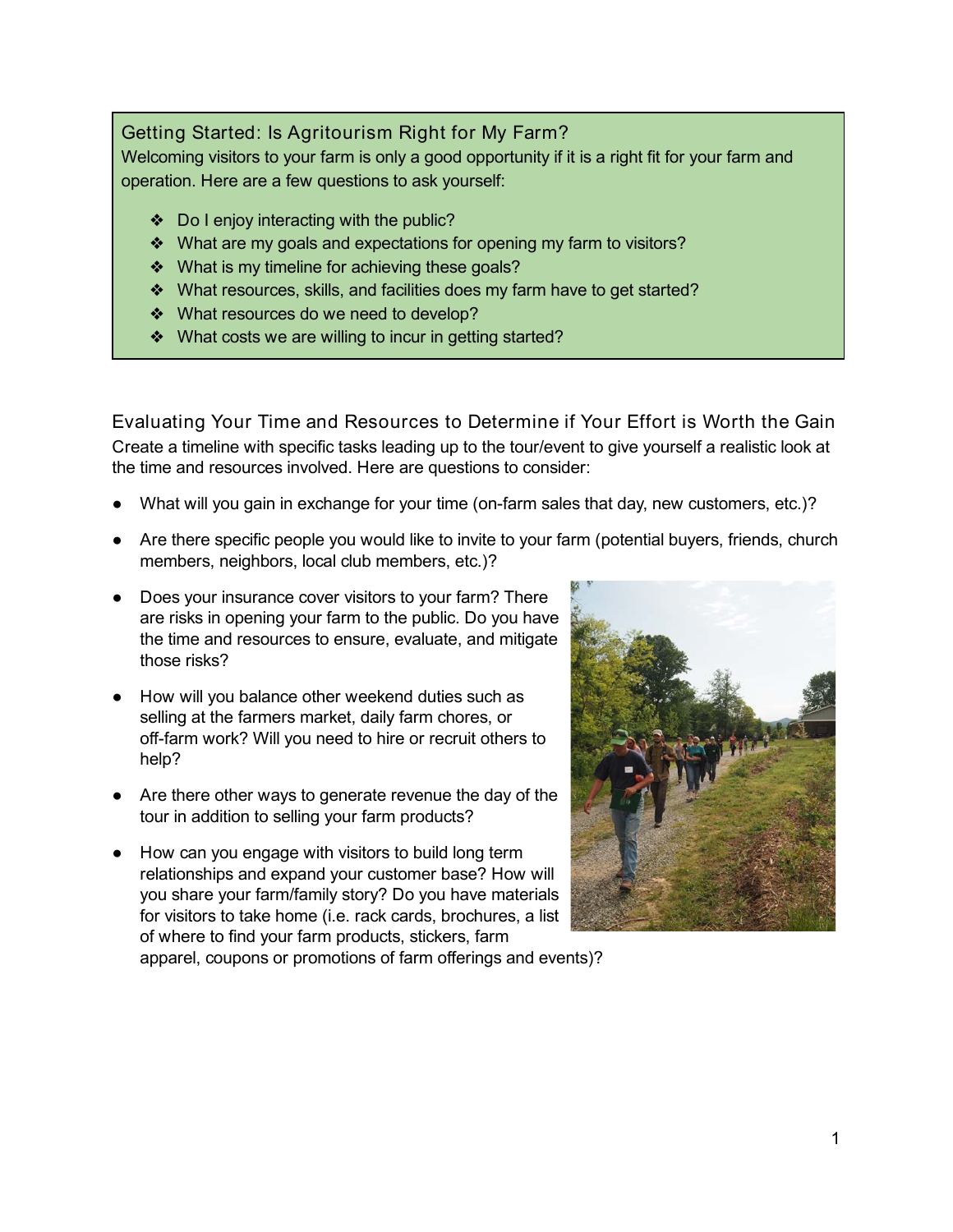#### Benefits of Agritourism and Farm Tours Why other Appalachian Grown Farms participate:

- ❖ Increase exposure for the farm and business
- ❖ Raise awareness of what is produced locally and promoting what is "local"
- ❖ Expose more people to local food and farms
- ❖ Market products and other farm offerings like special events, festivals, and lodging
- ❖ Reach new customers and turn occasional customers into farm "fans"
- ❖ Provide an education and outreach opportunity to the public
- ❖ Sell product
- ❖ Drive traffic to the farm and increase customer base
- ❖ Connect with the local community

#### Managing Risk and Reducing Hazards on Your Farm

- <span id="page-2-0"></span>❏ Brainstorm and survey potential hazards on your farm. Invite a friend or neighbor to walk your property to help identify risks and hazards you may have overlooked.
- ❏ Identify and minimize potential hazards, using signage and flagging to close off areas or structures on your farm.
- ❏ Move animals that may be dangerous, or scared of visitors, to areas closed off to the public.
- ❏ Create an emergency plan and make sure cell phones or radios are on hand throughout the tour. Have a first aid kit on site and ensure all staff and volunteers know the emergency plan. If you do not have cell service make certain all staff and volunteers know where the closest phones are.
- ❏ Have a rain plan. Where will people go if it suddenly starts raining? Will you have 'rainy day' activities? Will these activities require materials not normally on your farm?
- ❏ Make a list of rules specific to your farm and share them with staff and volunteers to cover with visitors. Rules can be framed in a positive way, but be certain to reiterate those important to safety (don't stand behind the donkey, pick up the rooster, climb on the tractor, etc.).
- ❏ Do you have the insurance coverage needed to protect you and your visitors? Talk with your insurance agent about what your policy

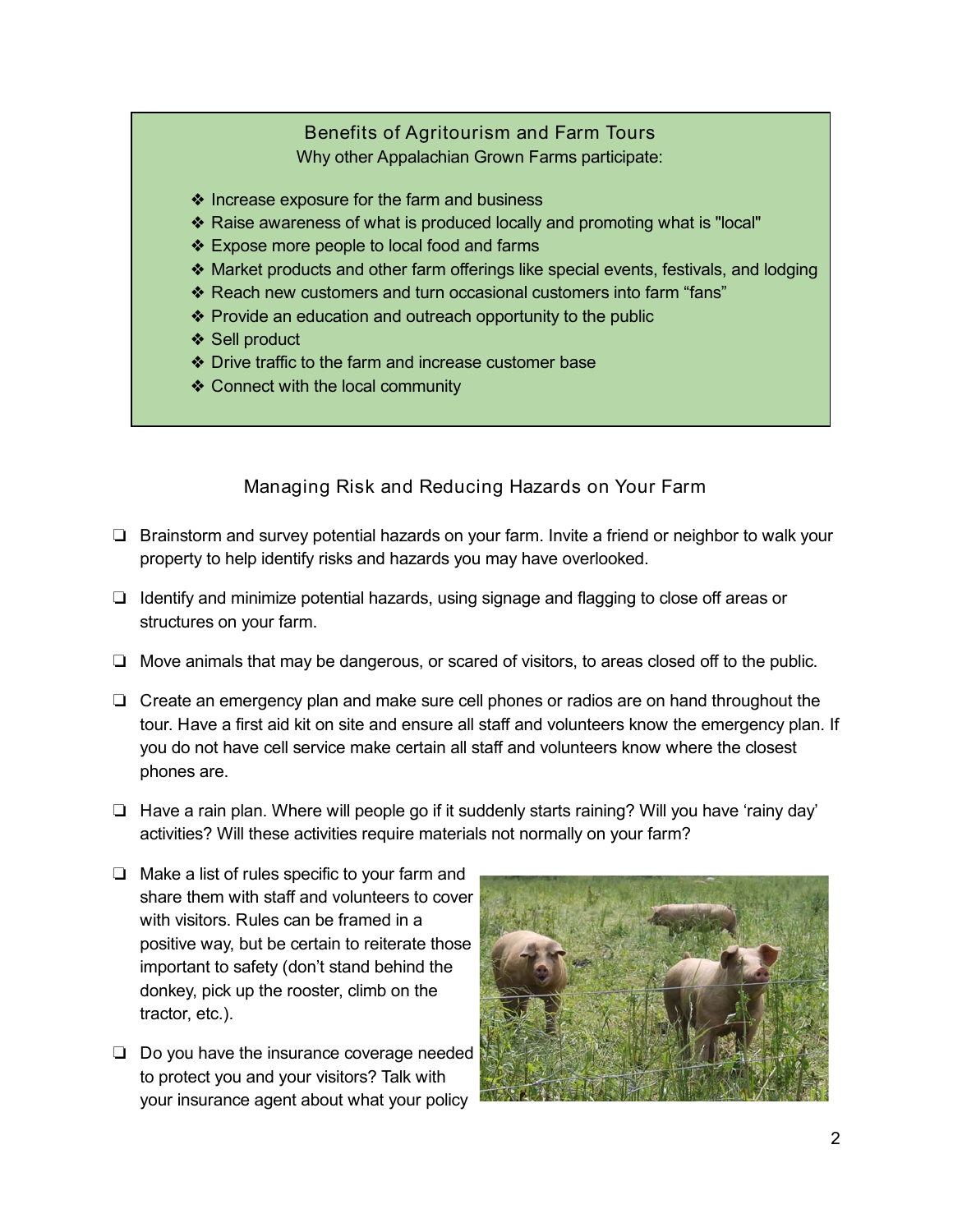covers and what supplemental coverage you might need depending on your operation and planned activities. If your agent has not been to your farm in a while, invite him/her out to see what you have been doing, and how your activities/tours will flow. Each year review your insurance policy and tell your agent what agritourism ventures you are planning and implementing. The more they know, the better they are able to protect you.

❏ The North Carolina Limited Liability Law was designed to protect farms by making tour

goers and farm visitors aware of the inherent risks and hazards of agritourism activities on your farm through posted and visible warning signs. This statute has specific guidelines to follow and does not protect you from liability if you are negligent or fail to take steps to remove hazards on your property. This law is not a substitution for insurance, but hopefully a tool for reducing unwarranted litigation. Plan ahead and consider getting professional and legal



expertise to assess your farm's individual risks and insurance needs. For a full explanation of the Limited Liability Law and how to use and obtain liability warning signs go to <http://www.ncagr.gov/markets/agritourism/laws.htm>.

## Setting up Your Farm

Signage - Set out directional signs at major intersections or critical turns, as well as locations where road signs or directions are unclear, to make it easier for visitors to find your farm .

Parking - Many farms depend on pasture or other grassy areas for parking, but it is good to have a backup plan in case of excessive rain. Use signs, volunteers, or flagging to indicate parking spaces and places to easily turn around.

Welcome table - Set up a weatherproof and visible welcome station to greet visitors when they first arrive. Orient your welcome station volunteers or staff in advance with what to communicate and where to direct visitors to go.



Restrooms and handwashing - Make signs to clearly indicate where appropriate restrooms and/or hand-washing facilities are.

Product sales - If you are selling items, arrange them in a visible, well-marked, and attractive display so that guests can see and sample your products. Have plenty of information available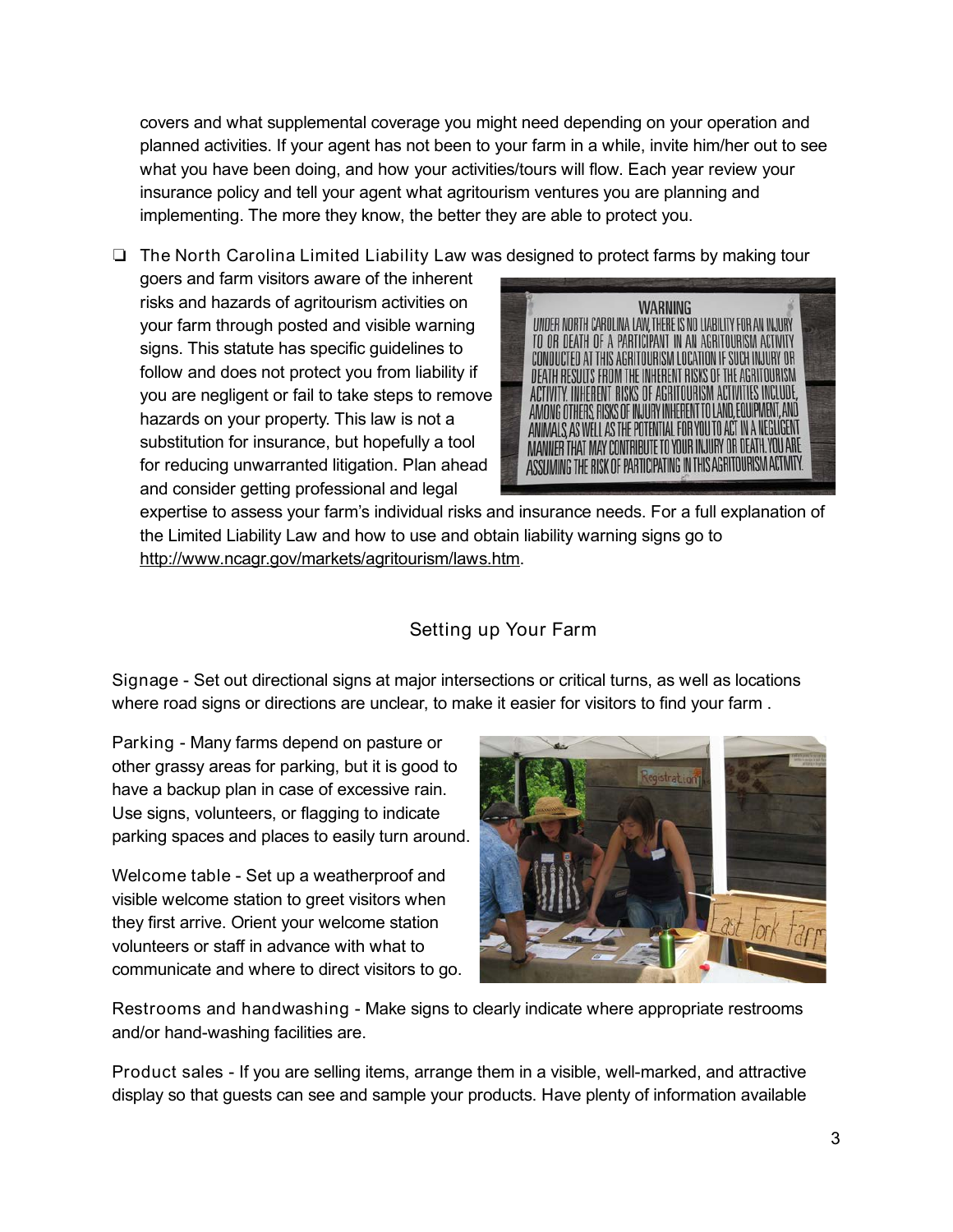about your growing practices, the story of your farm, and where customers can find your product after the tour.

Activities - Offer hands on activities for farm visitors, either as part of the tour, something to do while they wait, or as another income stream for your farm. Activities can be as simple as product sampling or animals to pet, or more elaborate undertakings such as a make-your-own bouquet station or a crop maze.

## Staffing and Volunteers

Enlist help - Farms and visitors will have a better experience and on farm sales will be improved, if the farm is well staffed with knowledgeable people. Consider using volunteers or staff to

manage: parking, a welcome table, product sampling, activities, sales table, music, station hosts and demonstrations. Make sure everyone is well-trained for their role and knows how to direct questions (parking, accessible areas, hand washing, product sales, etc.) appropriately. If interns or volunteers will assist in leading tours be sure they are equipped with information and stories to share with visitors. If possible, have a pre-tour rehearsal or join in on other tours to pick up tips and frequently asked questions.



Thank your volunteers! These are folks who have given a whole day to show their support of local food and your farm, so be sure to show your appreciation for their time. Volunteers are not only supportive the day of an event, but can be a farm supporter and customer throughout the year.

#### Marketing your Events and Tours

<span id="page-4-0"></span>You are putting time, energy, and resources into welcoming visitors to your farm, make sure you get the word out. Marketing and promotions involve an investment of time and/or money, but here are a few low cost ideas:

❏ Cross-promote with your farmer 's markets and retail outlets - Add posters, tour guides or other marketing materials to your farmers market or retail displays. Ask area businesses that carry your products to display materials and include the event in newsletters, website, or social media. This also offers the business a way to promote their support of local food and farms.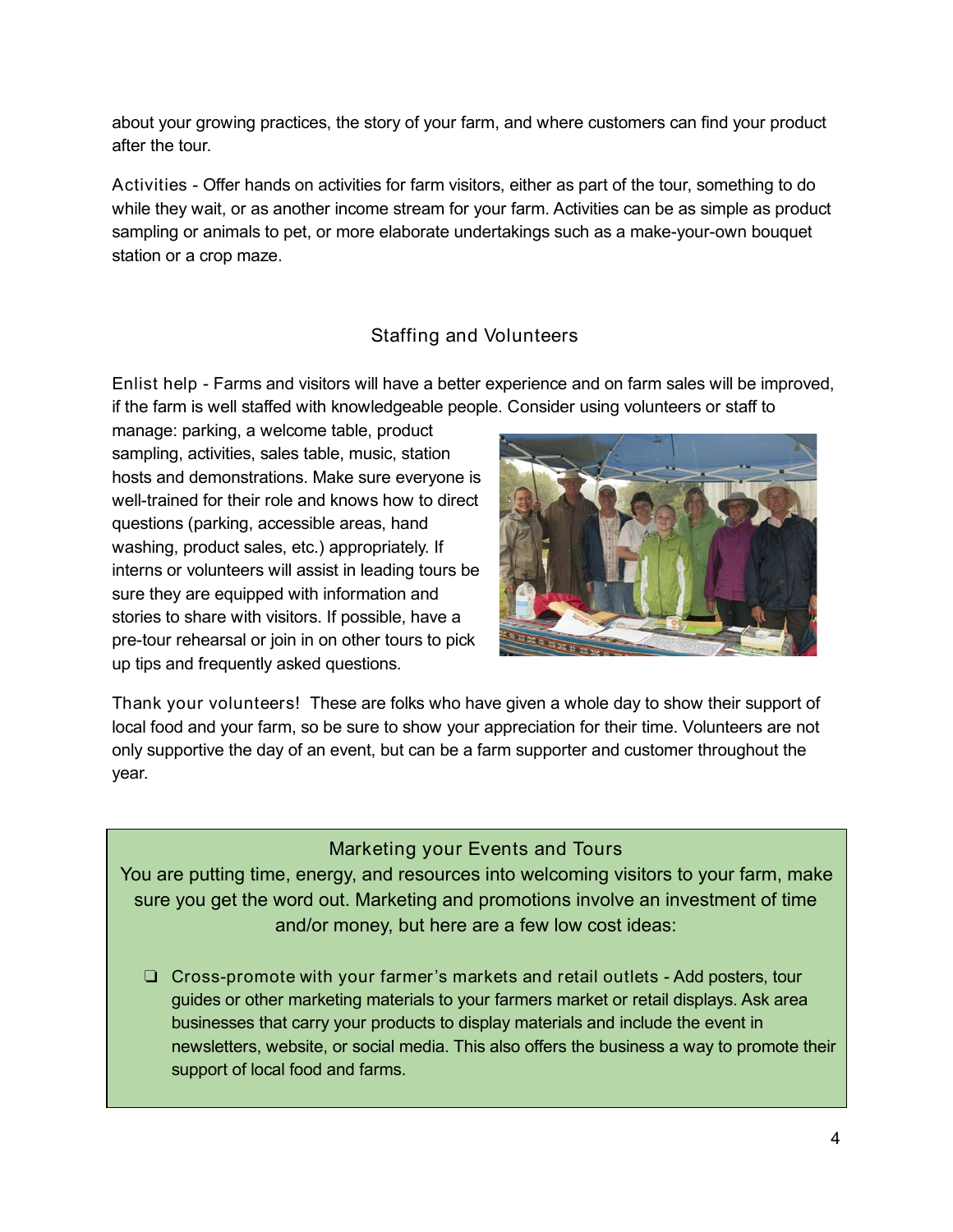- ❏ Strengthen connections with your customers It is easier to increase sales to an existing customer than find new ones. Communicate with your customers about your upcoming events through e-newsletters or handouts distributed in CSA boxes, at farmer's markets, or at any of your retail outlets. Don't forget to invite your wholesale customers to join as well.
- ❏ Tell your story Local media is often looking for content and community interest stories. Share photos, event details, and a short description of the event with your local newspaper. Be sure to communicate what the "story" is, i.e. "historic farm now open to the public," "celebrate summer with u-pick berries," or "come meet the next generation of farmers". Invite local news, radio or other media to attend and give them ample notice.
- ❏ Distribute marketing materials Create "save the date" cards or fliers to distribute to friends and customers. Include a picture and/or a coupon (free item or % off on farm sales) to encourage them to hold on to the card and follow through on the visit.
- ❏ Post promotional signage Put directional signs along your road and nearby high traffic areas. Include event date(s) and times(s) to deter visitors from showing up when you are not open, but also to catch interested folks driving by.
- ❏ Market events on web and social media Share event information on your website, social media sites (Facebook, instagram, twitter) and on your community event calendars. Post teaser photos and snippets of what people can see and do on your farm.



It is with great excitement that we announce the farm's participation in ASAP - Appalachian Sustainable Agriculture Project's 2015 Farm Tour. Every Friday until the weekend of farm tour (Sept 19-20), we'll preview what can be expected at the Rayburn Farm stop. ASAP is currently selling tickets online and looking for volunteers. Stop by their website to see all that's planned --- #FarmTourFriday --http://asapconnections.org/events/asaps-farm-tour/

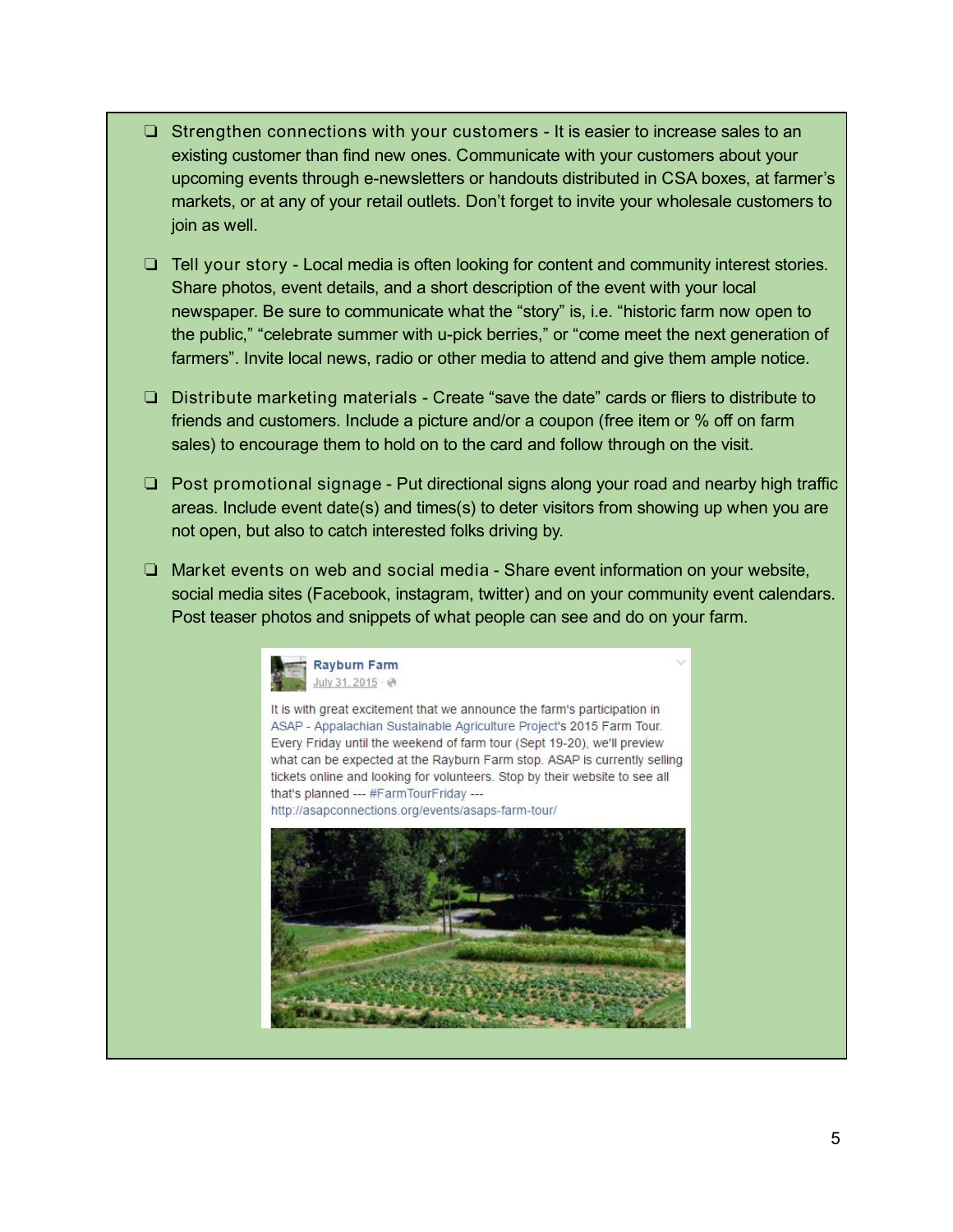#### Leading Tours

<span id="page-6-0"></span>What should your tour include? When planning a tour consider why people go on farm tours. Most visitors want to know the story of your farm, learn more about growing practices and products and connect with local agriculture. In addition to planning what to show them on the farm, think about what makes your farm unique. What farm history, growing tips and knowledge, or funny stories could you incorporate? Remember that folks are visiting to learn about your farm, but also about you. While some farmers don't like to talk about themselves, the story of who you are and why you are farming is just as critical as what you grow.

Determine how you would like guests to tour your farm. Will you lead tours or will guests explore on their own? What points of interest on the farm do you want to highlight? Where will the tour pause to allow people to catch up or catch their breath? Be mindful of group size. Everyone on the tour should be able to hear you and see what you are talking about. If groups tend to be more than 20 people consider breaking them into small groups and offering stations for them to rotate through.

Consider a long and short tour option. Tours should aim to be no longer than 30 minutes. There may be some visitors that are not physically able to participate in long or steep walks. What options could be created to engage these customers?

Plan interactive activities. In addition to hearing your stories, visitors also want to engage with your farm and create their own stories. Offering taste tests, cooking demos, art activities, hiking, farm tasks, u-pick, or demonstrations (milking, harvesting, cheese production, wool processing, etc.) builds a personal connection to your farm.

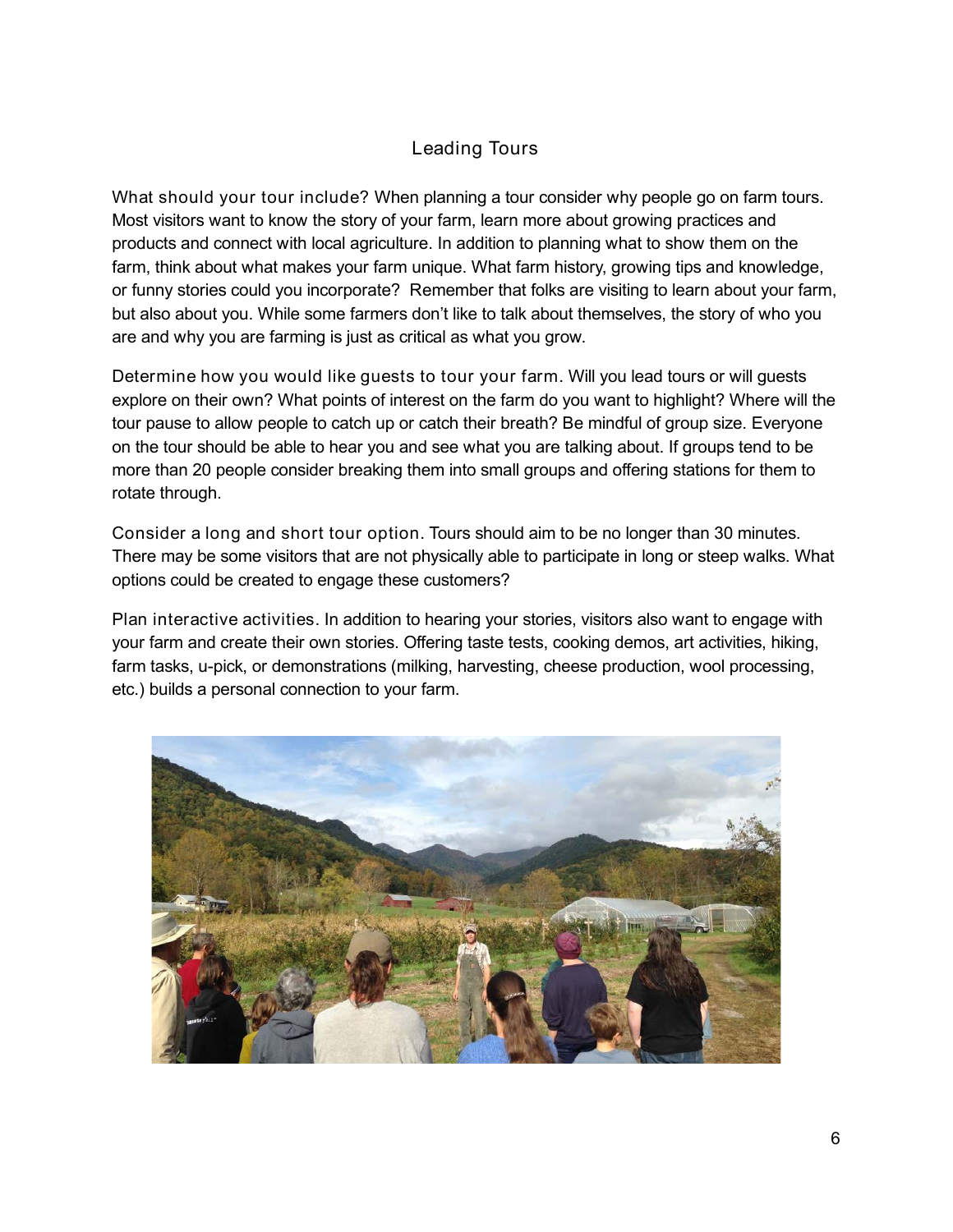## Staying Connected to Your Visitors - Establishing " Farm Friends"

- <span id="page-7-0"></span>❖ Send guests home with a way to engage with your farm again – Offer an invitation to your next farm event, a coupon for your product at market, information about your CSA, or a list of places where they can find your farm products. Give them a reason to come back and support you again.
- ❖ Gather names and contact information If one of your goals is to build your customer base, it is important to know who they are and how to connect with them again. You don't have to commit to a monthly newsletter, but do have visitors sign up to hear about future events and happenings on the farm. It is easier to promote your products and events to folks that already have a connection to your farm.
- ❖ Sample and sell products Farm tours are a great time to share and sell products. Visitors are often disappointed if there aren't opportunities to support your farm with a purchase and take home a piece of the experience. Dedicate a staff member or knowledgeable volunteer to manage and replenish your product table/sales area, and locate it in an area visitors walk through on their way in and out. Make sure prices are well

marked and there is information about where your products are available outside the tour.

❖ Encourage visitors to share their stories - Ask visitors to post pictures from their farm visit on social media, offer a photo contest or give out "refer a friend" coupons. This type of engagement not only builds on the experience visitors had on your farm, but encourages them to share it with their family and friends.



## Additional Resources:

- ASAP (Appalachian Sustainable Agriculture Project) [www.asapconnections.org](http://www.asapconnections.org/)
- Growing Minds Farm to School (An ASAP Program) [www.growing-minds.org](http://growing-minds.org/) Lesson plans, activities, and ideas for engaging children in local food and agriculture.
- Fromhere [www.fromhere.org](http://www.fromhere.org/) community events calendar and classifieds
- NCDA&CS Agritourism Marketing [www.ncagr.gov/markets/agritourism](http://www.ncagr.gov/markets/agritourism/) Includes agritourism newsletter and "Monday Marketing Messages"
- NC Agritourism Networking Association [www.nc-ana.org/](http://www.nc-ana.org/)
- NC Agritourism Liability [www.ncleg.net/Sessions/2005/Bills/House/HTML/H329v6.html](http://www.ncleg.net/Sessions/2005/Bills/House/HTML/H329v6.html)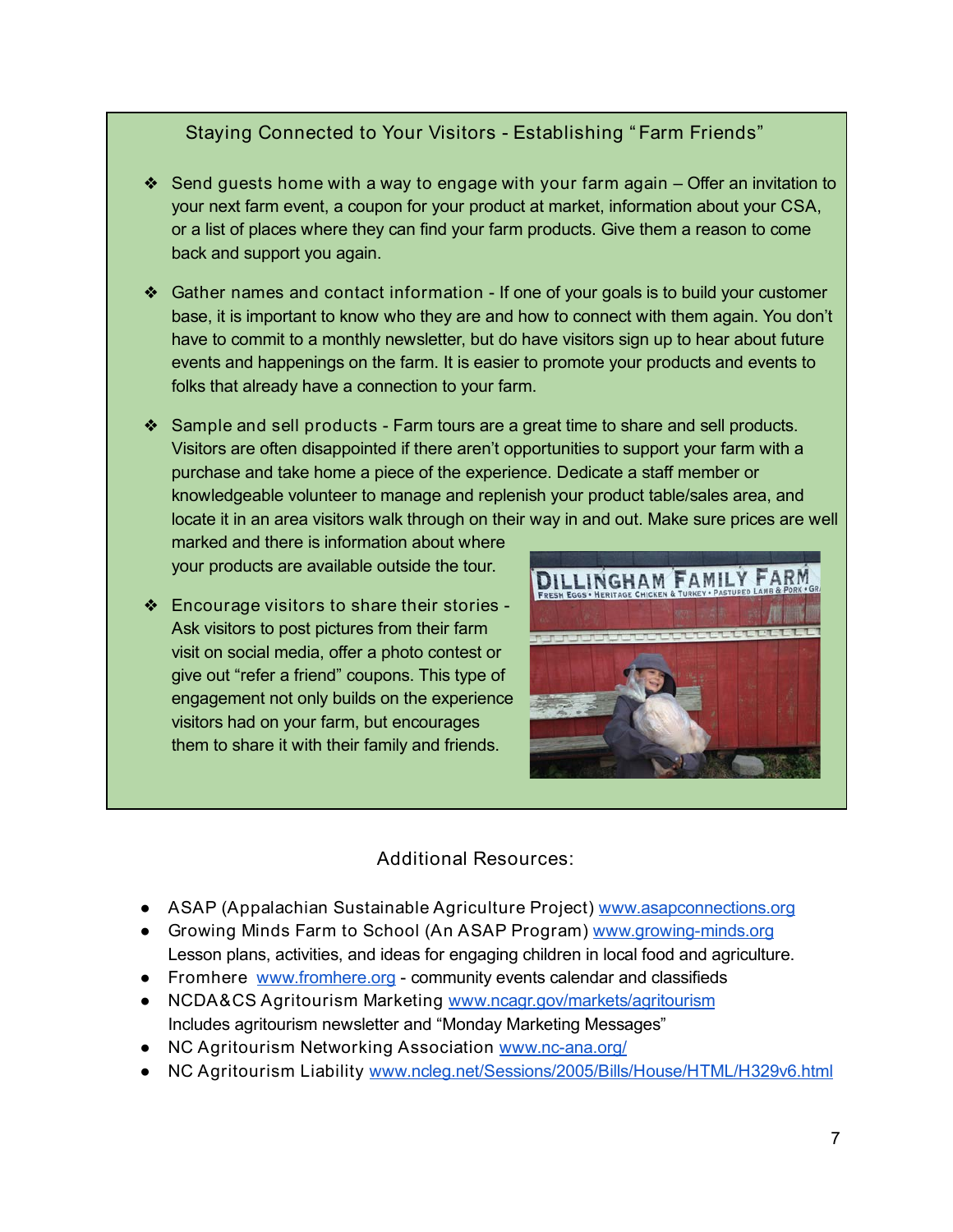## Pre-Tour Checklist

#### Use this checklist to assess your farm's preparedness for hosting visitors and to start planning your farm tours and agritourism activities.

| Directions and Parking                                                                                                                                                                                      | Y/N | Notes: |
|-------------------------------------------------------------------------------------------------------------------------------------------------------------------------------------------------------------|-----|--------|
| Is there a well placed farm sign at the entrance to your farm?                                                                                                                                              |     |        |
| Is there good visibility/turnaround for visitors to enter/exit safely?                                                                                                                                      |     |        |
| Is it easy to figure out where to park (i.e. signage, barriers,<br>volunteers)? Is there adequate parking free of potholes and mud? If<br>it rains, will people get stuck? Will you need parking attendees? |     |        |
| Facilities                                                                                                                                                                                                  | Y/N | Notes: |
| Are walking paths and roads in good condition (relatively smooth,<br>no tripping hazards)?                                                                                                                  |     |        |
| Are there signs with instructions/rules/safety information? Do you<br>have agritourism liability signs posted?                                                                                              |     |        |
| Is your farm senior or low mobility friendly? Are there places to sit?                                                                                                                                      |     |        |
| Do you have a bathroom facility open to the public?                                                                                                                                                         |     |        |
| Visitor Experience                                                                                                                                                                                          | Y/N | Notes: |
| Do you have a designated registration spot/welcome area to greet<br>visitors? Is the sign-in table in a flat, shaded spot near the<br>entrance?                                                             |     |        |
| Is there shelter for visitors in case of rain or a sudden<br>thunderstorm?                                                                                                                                  |     |        |
| Is there an activity to engage visitors while they wait for a tour (i.e.<br>product samples, one self-guided aspect of the farm, handouts)?                                                                 |     |        |
| Marketing                                                                                                                                                                                                   | Y/N | Notes: |
| Do you have a sign-up sheet for visitors to give you their<br>information (newsletters, email lists, future events)?                                                                                        |     |        |
| Do you have products to sell or samples to offer? Are they<br>attractively displayed? Are prices visible?                                                                                                   |     |        |
| Do you have materials to distribute about your farm's<br>history/practices and how to connect with you or find your products<br>after the tour (business card, rack card, handouts, coupons)?               |     |        |
| Have you done pre-tour promotion to invite people to your farm and<br>the farm tour?                                                                                                                        |     |        |